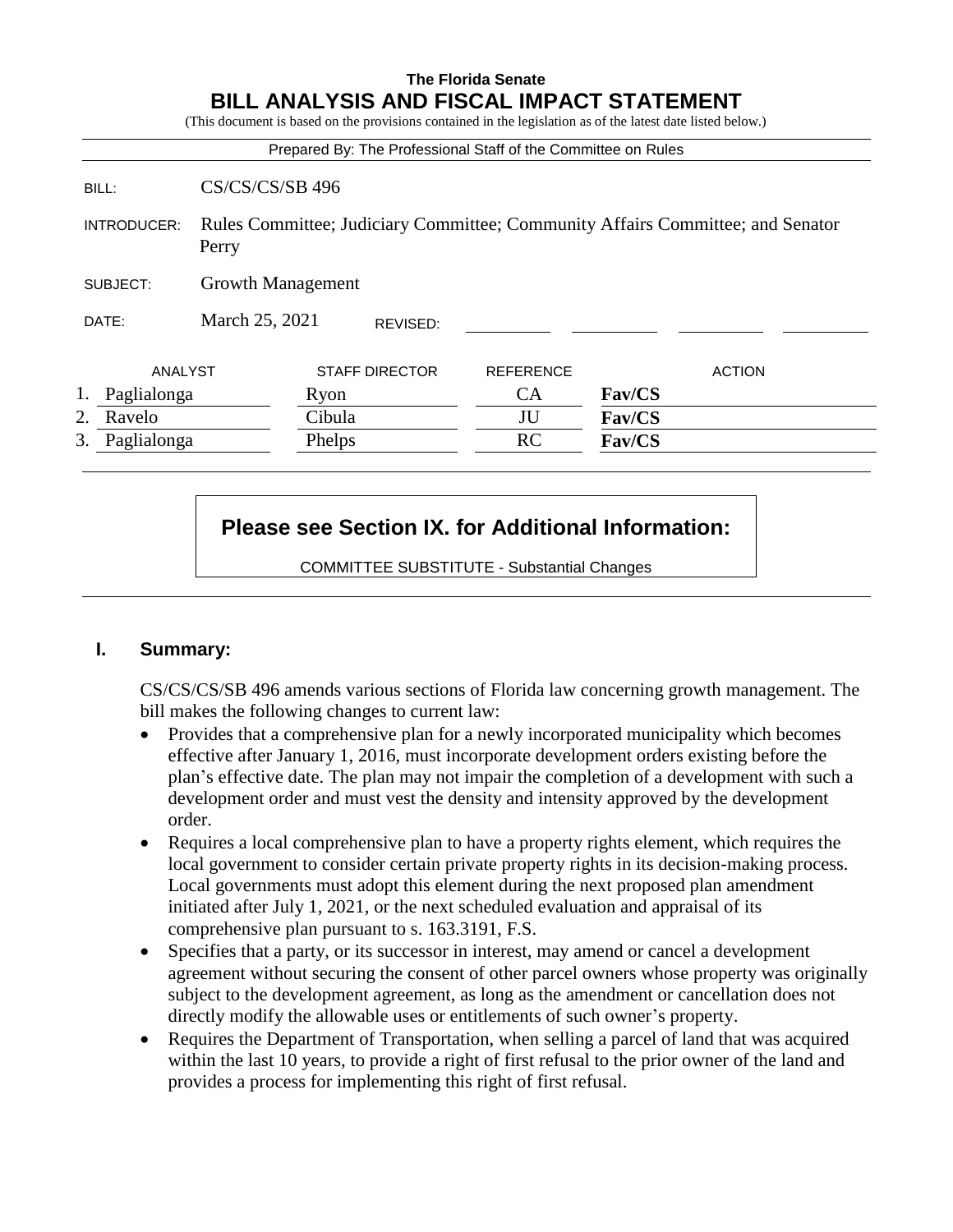Allows agreements pertaining to existing developments of regional impact that are classified as essentially built out, and were valid on or before April 6, 2018, to be amended, including amendments exchanging land uses under certain circumstances.

The bill provides a declaration that the act fulfills an important state interest.

The effective date of this bill is July 1, 2021.

### **II. Present Situation:**

For ease of reference to each of the topics addressed in the bill, the Present Situation for each topic will be described in Section III of this analysis, followed immediately by the corresponding Effect of Proposed Changes. The below discussion tracks the order of sections contained in the bill.

# **III. Effect of Proposed Changes:**

### **Comprehensive Plans and Preexisting Development Orders (Section 1)**

### *Present Situation*

Adopted in 1985, the Local Government Comprehensive Planning and Land Development Regulation Act, also known as Florida's Growth Management Act, was significantly revised in 2011, becoming the Community Planning Act.<sup>1</sup> The Community Planning Act governs how local governments create and adopt their local comprehensive plans. A comprehensive plan is a statutorily mandated legislative plan to control and direct the use and development of property within a county or municipality.<sup>2</sup>

Local comprehensive plans adopted after January 1, 2019, and all land development regulations adopted to implement the plan, must incorporate development orders existing before the comprehensive plan's effective date.<sup>3</sup> The plan may not impair a party's ability to complete development in accordance with the development order and must vest the density<sup>4</sup> and intensity<sup>5</sup> approved by the development order without any limitations or modifications. Land development regulations must incorporate preexisting development orders.<sup>6</sup>

# *Effect of Proposed Changes*

The bill amends s. 163.3167, F.S., to provide that a comprehensive plan for a newly incorporated municipality which becomes effective after January 1, 2016, and all land development regulations adopted to implement the plan, must incorporate development orders existing before

 $\overline{a}$ <sup>1</sup> *See* ch. 2011-139, s. 4*,* Laws of Fla.

<sup>2</sup> *Payne v. City of Miami*, 52 So. 3d 707, 737 (Fla. 3rd DCA 2010)

<sup>3</sup> *See* ch. 2019-165, s. 3, Laws of Fla.

<sup>4</sup> Section 163.3164(12), F.S., defines the term "density" as an objective measure of the number of people or residential units allowed per unit of land, such as residents or employees per acre.

<sup>5</sup> Section 163.3164(22), F.S., defines the term "intensity" as an objective measurement of the extent to which land may be developed or used, including the consumption or use of the space above, on, or below the ground; the measurement of the use of or demand on natural resources; and the measurement of the use of or demand on facilities and services.

<sup>6</sup> Sections 163.3167(3) and 163.3203, F.S.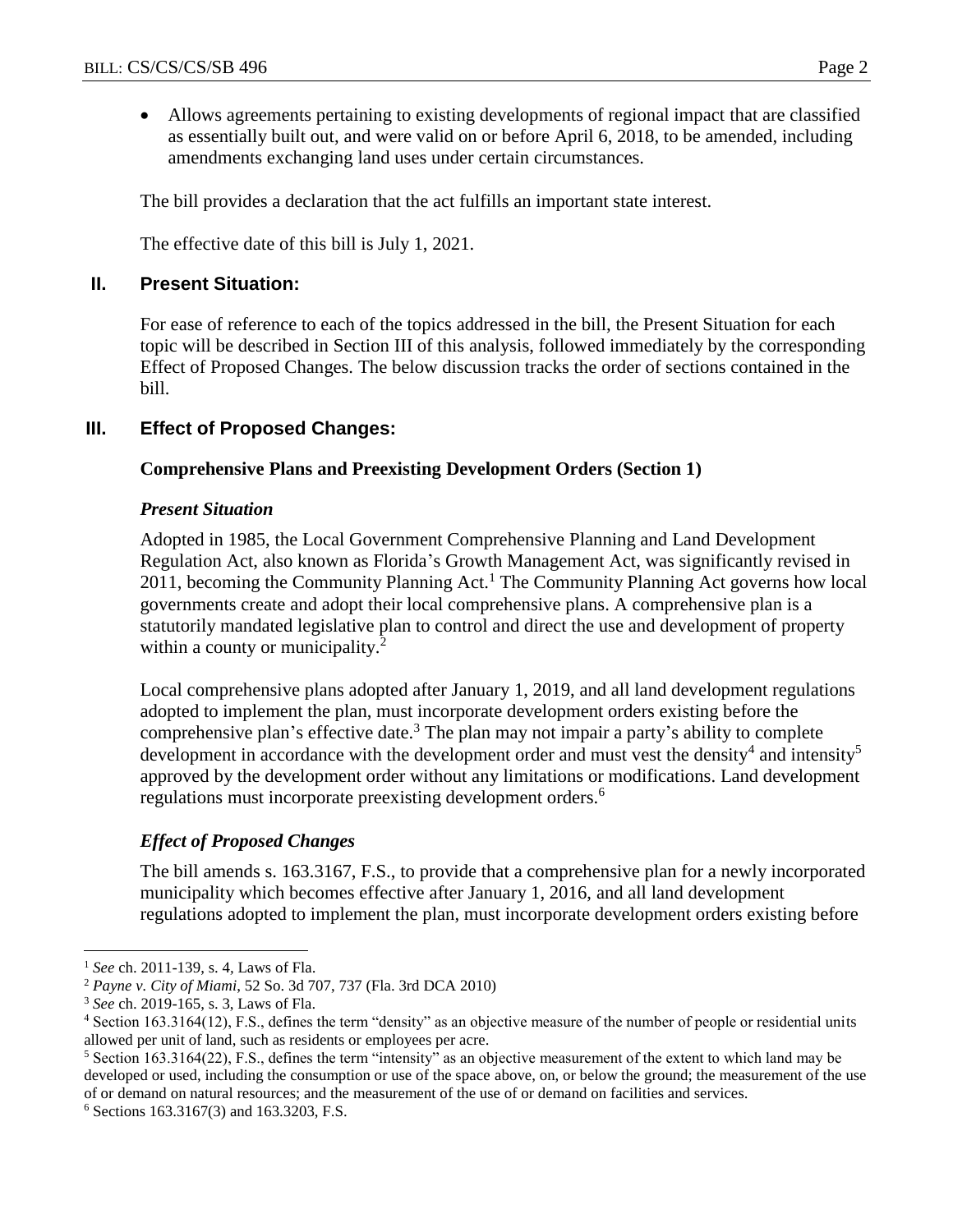the plan's effective date, may not impair the completion of a development with such a development order, and must vest the density and intensity approved by such a development order.

#### **Private Property Rights and the Community Planning Act (Section 2)**

### *Present Situation*

### Constitutional Private Property Rights

Under article I, section 2 of the Florida Constitution's Declaration of Rights, individuals are guaranteed the right "*to acquire, possess, and protect property*." <sup>7</sup> Although these property rights are enshrined in the Florida Constitution, the state and local governments may curtail these rights through sovereign police powers. State police powers are derived from the Tenth Amendment to the U.S. Constitution, which affords states all rights and powers "not delegated to the United States."<sup>8</sup> Under this provision, states have police powers to establish and enforce laws protecting the welfare, safety, and health of the public.<sup>9</sup> Regarding private property rights, courts have continuously held that "even constitutionally protected property rights are not absolute, and 'are held subject to the fair exercise of the power inherent in the State to promote the general welfare of the people through regulations that are necessary to secure the health, safety, good order, [and] general welfare.""<sup>10</sup>

When a state or political subdivision exercises police powers to affect property rights, citizens are provided two constitutional challenges to oppose the governmental act. The first challenge is that the government may have acted arbitrarily in violation of due process.<sup>11</sup> In the *City of Coral Gables v. Wood*, the court ruled that "[a] zoning ordinance will be upheld unless it is clearly shown that it has no foundation in reason and is a mere arbitrary exercise of power without reference to public health, morals, safety or welfare."<sup>12</sup> In the first constitutional challenge, government action is simply invalid under the Constitution's due process clause.<sup>13</sup>

The second challenge is whether the government so intrusively regulated the use of property in pursuit of legitimate police power objectives to take the property without compensation in violation of the just compensation clause (takings clause).<sup>14</sup> When reasoning whether a regulation or land use plan constitutes a taking of a landowner's property, the operative inquiry is whether the landowner has been deprived of all or substantially all economic, beneficial or

<sup>7</sup> FLA. CONST. art. I, s. 2.

<sup>8</sup> U.S. CONST. amend. X.

<sup>&</sup>lt;sup>9</sup> "The States thus can and do perform many of the vital functions of modern government—punishing street crime, running public schools, and zoning property for development, to name but a few—even though the Constitution's text does not authorize any government to do so. Our cases refer to this general power of governing, possessed by the States but not by the Federal Government, as the police power." *See NFIB v. Sebelius*, 567 U.S. 519, 535-536 (2012).

<sup>10</sup> *Shriners Hospitals for Crippled Children v. Zrillic*, 563 So.2d 64, 68 (Fla. 1990) (quoting *Golden v. McCarthy*, 337 So.2d 388, 390 (Fla. 1976)).

<sup>11</sup> *See* U.S. CONST. amend. V, XIV, s. 1; FLA. CONST. art. I s. 9; *see also Fox v. Town of Bay Harbor Islands*, 450 So.2d 559, 560 (Fla. 3rd DCA 1984).

<sup>12</sup> *City of Coral Gables v. Wood*, 305 So.2d 261, 263 (Fla. 3rd DCA 1974).

<sup>13</sup> *See Department of Transp. v. Weisenfeld*, 617 So.2d 1071 (Fla. 5th DCA 1993).

<sup>14</sup> *See* FLA. CONST. art X, s. 6.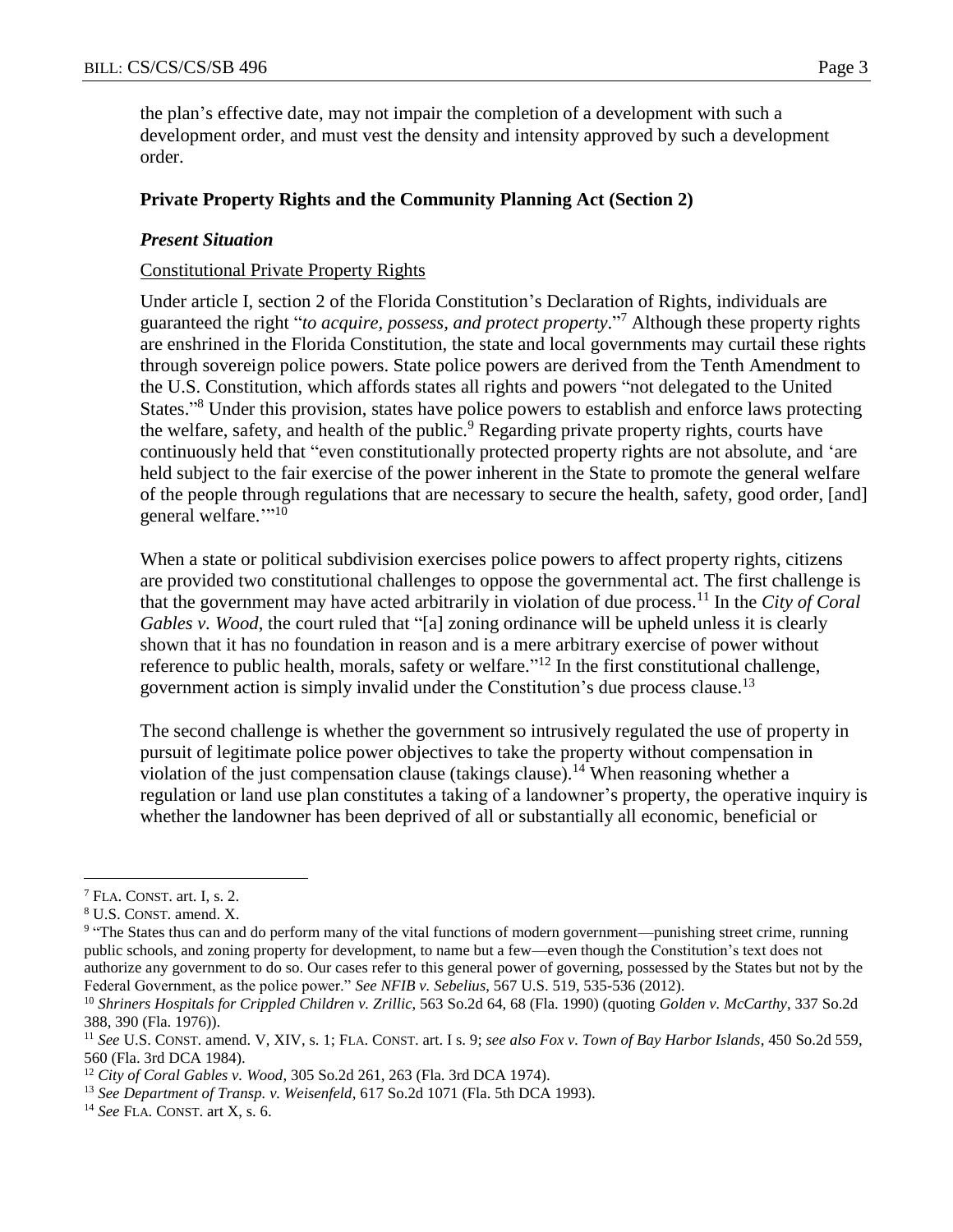productive use of the property.<sup>15</sup> In the second constitutional challenge, the government action is invalid absent compensation. So the government may either abandon its regulation or validate its action by payment of appropriate compensation to the landowner.<sup>16</sup>

Since these constitutional protections were enacted, the scale of government and land use regulation has considerably expanded. Still, courts have been reluctant to afford relief to property owners under these constitutional challenges.<sup>17</sup> Thus, property owners who experienced property devaluation or economic loss caused by government regulation were seldom compensated.<sup>18</sup>

In 1995, the Legislature addressed the ineffectiveness of these constitutional challenges to government regulation by enacting ch. 70, F.S., which is known as the "Bert J. Harris, Jr., Private Property Rights Protection Act" (hereinafter the "Harris Act").<sup>19</sup>

### The Bert J. Harris, Jr., Private Property Rights Protection Act

The Harris  $Act^{20}$  entitles private property owners to relief when a governmental entity's specific action inordinately burdens the owner's existing use of the real property or a vested right to a specific use of the real property.<sup>21</sup> The Harris Act recognizes that the excessive burden, restriction, or limitation on private property rights as applied may fall short of a taking or due process violation under the State Constitution or the U.S. Constitution.<sup>22</sup> The law does not apply to the U.S. government, federal agencies, or state or local government entities exercising delegated U.S. or federal agency powers.<sup>23</sup>

In addition to action that inordinately burdens a property right, an owner may seek relief when a government entity's development order or enforcement action is unreasonable or unfairly burdens the use of the owner's real property,  $24$  or when a government entity imposes a condition on the proposed use of the real property that amounts to a prohibited exaction.<sup>25</sup> A prohibited exaction occurs when an imposed condition lacks an essential nexus to a legitimate public purpose and is not roughly proportionate to the impacts of the proposed use that the governmental entity seeks to avoid, minimize, or mitigate. $^{26}$ 

### The Community Planning Act

The Harris Act is balanced against the state's sovereign rights. The state needs to effectively and efficiently plan, coordinate, and deliver government services amid the state's continued growth

 $\overline{a}$ 

<sup>25</sup> Section 70.45(2), F.S.

<sup>15</sup> *See Taylor v. Village of North Pam Beach*, 659 So.2d 1167 (Fla. 4th DCA 1995).

<sup>16</sup> *See Department of Transp. v. Weisenfeld*, 617 So.2d 1071 (Fla. 5th DCA 1993).

<sup>17</sup> *See* Cooper, Weaver, and 'Connor, The Florida Bar, Florida Real Property Litigation, *Statutory Private Property Rights Protection*, s.13.1 (2018).

<sup>18</sup> *Id.*

<sup>19</sup> *Id.*

<sup>20</sup> Section 70.001(1), F.S.

 $21$  Section 70.001(2), F.S.

 $22$  Section 70.001(1), F.S.

<sup>&</sup>lt;sup>23</sup> Section 70.001(3)(c), F.S.

 $24$  Section 70.51(3), F.S.

<sup>&</sup>lt;sup>26</sup> Section 70.45(1)(c), F.S.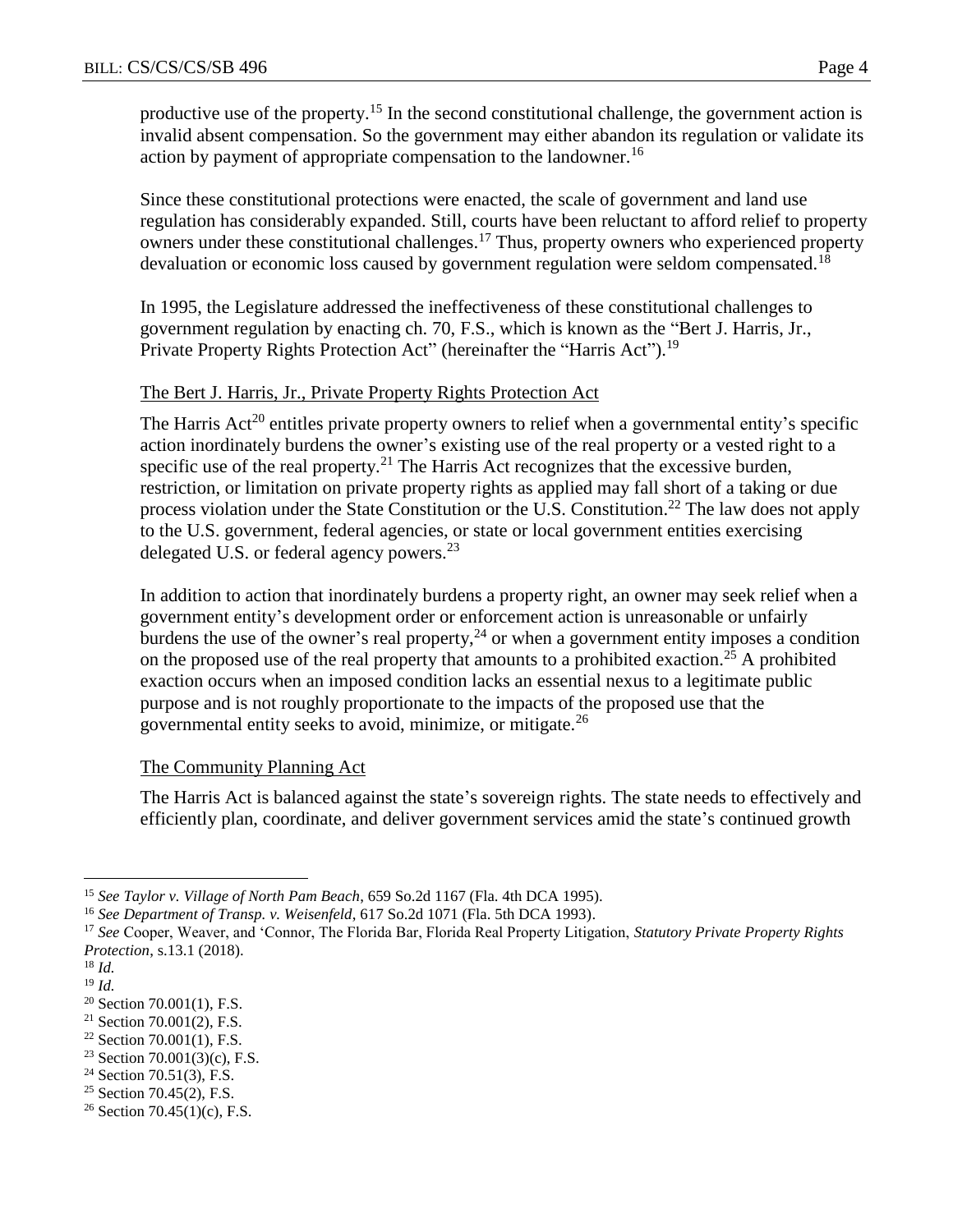and development.<sup>27</sup> Statutes govern how the state and local governments direct land development<sup>28</sup> with the State Comprehensive Plan and local comprehensive plans adopted by counties and municipalities as required by statute.<sup>29</sup>

The Legislature expressly intended for all governmental entities in the state to recognize and respect judicially acknowledged or constitutionally protected private property rights.<sup>30</sup> The authority provided by the Community Planning Act must be exercised with sensitivity for private property rights, without undue restriction, and leave property owners free from actions by others that would harm their property or constitute an inordinate burden on property rights under the Harris Act.<sup>31</sup>

The State Comprehensive Plan must provide long-range policy guidance for the state's orderly social, economic, and physical growth.<sup>32</sup> The State Comprehensive Plan's goals and policies must be consistent with the protection of private property rights.<sup>33</sup> The State Comprehensive Plan must be reviewed every 2 years by the Legislature, and legislative action is required to implement its policies unless specifically authorized otherwise in the Constitution or law.<sup>34</sup>

#### Local Comprehensive Plan Elements

Local comprehensive plans must include principles, guidelines, standards, and strategies for the orderly and balanced future economic, social, physical, environmental, and fiscal development that reflects community commitments to implement the plan and its elements.<sup>35</sup> Plans are also required to identify procedures for monitoring, evaluating, and appraising the plan's implementation.<sup>36</sup> Plans may include optional elements<sup>37</sup> but must include the following nine elements:

- Capital improvements; $38$
- Future land use  $plan;^{39}$
- $\bullet$  Intergovernmental coordination;<sup>40</sup>
- Conservation; $41$
- Transportation; $42$

<sup>31</sup> *Id*.

 $\overline{a}$ 

<sup>32</sup> Section 187.101(1), F.S.

- <sup>34</sup> Section 187.101(1), F.S.
- <sup>35</sup> Section 163.3177(1), F.S.
- <sup>36</sup> Section 163.3177(1)(d), F.S.
- <sup>37</sup> Section 163.3177(1)(a), F.S.

- <sup>39</sup> Section 163.3177(6)(a), F.S.
- $40$  Section 163.3177(6)(h), F.S.
- <sup>41</sup> Section 163.3177(6)(d), F.S.
- $42$  Section 163.3177(6)(b), F.S.

<sup>27</sup> *See* s. 186.002(1)(b), F.S.

<sup>28</sup> *See* ch. 186, 187, and 163, part II, F.S.

<sup>&</sup>lt;sup>29</sup> Section 163.3167(1)(b), F.S.

<sup>30</sup> *See* s. 163.3161(10), F.S.; *see also* s. 187.101(3), F.S.

<sup>&</sup>lt;sup>33</sup> Section 187.101(3), F.S. The plan's goals and policies must also be reasonably applied where they are economically and environmentally feasible and not contrary to the public interest.

<sup>38</sup> Section 163.3177(3)(a), F.S. The capital improvements element must be reviewed by the local government on an annual basis.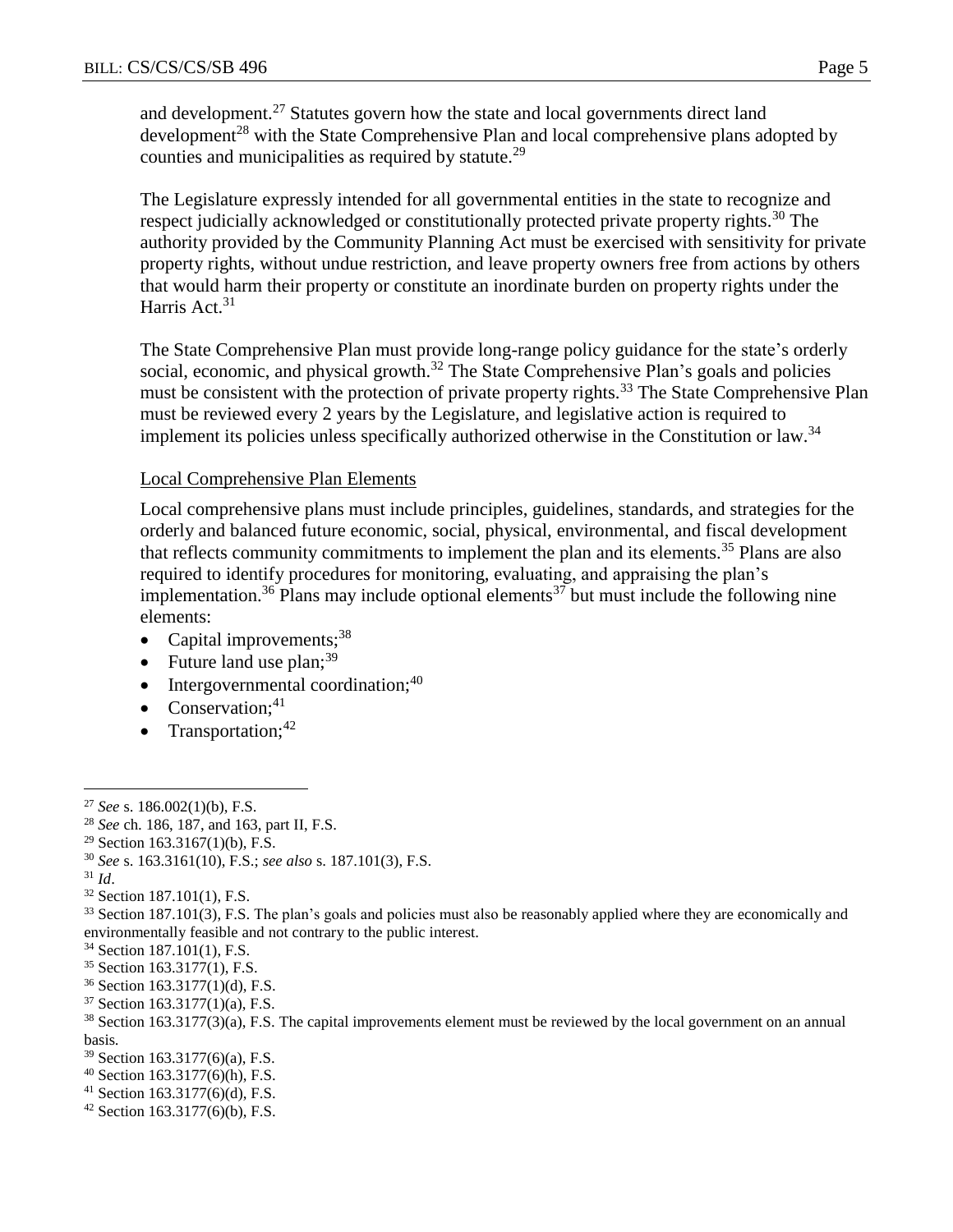- Sanitary sewer, solid waste, drainage, potable water, and aquifer recharge; $43$
- Recreation and open space: $44$
- $\bullet$  Housing;<sup>45</sup> and
- Coastal management (for coastal local governments).<sup>46</sup>

All local government land development regulations must be consistent with the local comprehensive plan.<sup>47</sup> Additionally, all public and private development, including special district projects, must be consistent with the local comprehensive plan.<sup>48</sup> However, plans cannot require any special district to undertake a public facility project which would impair the district's bond covenants or agreements.<sup>49</sup>

### Amendments to a Local Comprehensive Plan

Local governments must review and amend their comprehensive plans every 7 years to reflect any changes in state requirements.<sup>50</sup> Within 1 year of any such amendments, local governments must adopt or amend local land use regulations consistent with the amended plan.<sup>51</sup> A local government is not required to review its comprehensive plan before its regular review period unless the law specifically requires otherwise. $52$ 

Generally, a local government amending its comprehensive plan must follow an expedited state review process.<sup>53</sup> Certain plan amendments, including amendments required to reflect a change in state requirements, must follow the state coordinated review process to adopt comprehensive plans.<sup>54</sup> Under the state process, the state land planning agency is responsible for plan review, coordination, and preparing and transmitting comments to the local government.<sup>55</sup> The Department of Economic Opportunity (DEO) is designated as the state land planning agency.<sup>56</sup>

Under the state coordinated review process, local governments must hold a properly noticed public hearing<sup>57</sup> about the proposed amendment before sending it in for comment from several reviewing agencies,<sup>58</sup> including DEO, the Department of Environmental Protection, the appropriate regional planning council, and the Department of Transportation.<sup>59</sup> Local governments or government agencies within the state filing a written request with the governing

- <sup>44</sup> Section 163.3177(6)(e), F.S.
- <sup>45</sup> Section 163.3177(6)(f), F.S.
- $46$  Section 163.3177(6)(g), F.S.
- <sup>47</sup> Section 163.3194(1)(b), F.S.
- <sup>48</sup> *See* ss. 163.3161(6) and 163.3194(1)(a), F.S.
- <sup>49</sup> Section 189.081(1)(b), F.S.
- <sup>50</sup> Section 163.3191(1), F.S.
- <sup>51</sup> Section 163.3191(2), F.S.
- <sup>52</sup> Section 163.3161(12), F.S.
- <sup>53</sup> Section 163.3184(3)(a), F.S.
- <sup>54</sup> Section 163.3184(2)(c), F.S.
- <sup>55</sup> Section 163.3184(4)(a), F.S.
- <sup>56</sup> Section 163.3164(44), F.S.
- $57$  Sections 163.3184(4)(b) and (11)(b)1, F.S.
- <sup>58</sup> *See* s. 163.3184(1)(c), F.S., for a complete list of all reviewing agencies.
- <sup>59</sup> Section 163.3184(4)(b) and (c), F.S.

<sup>43</sup> Section 163.3177(6)(c), F.S.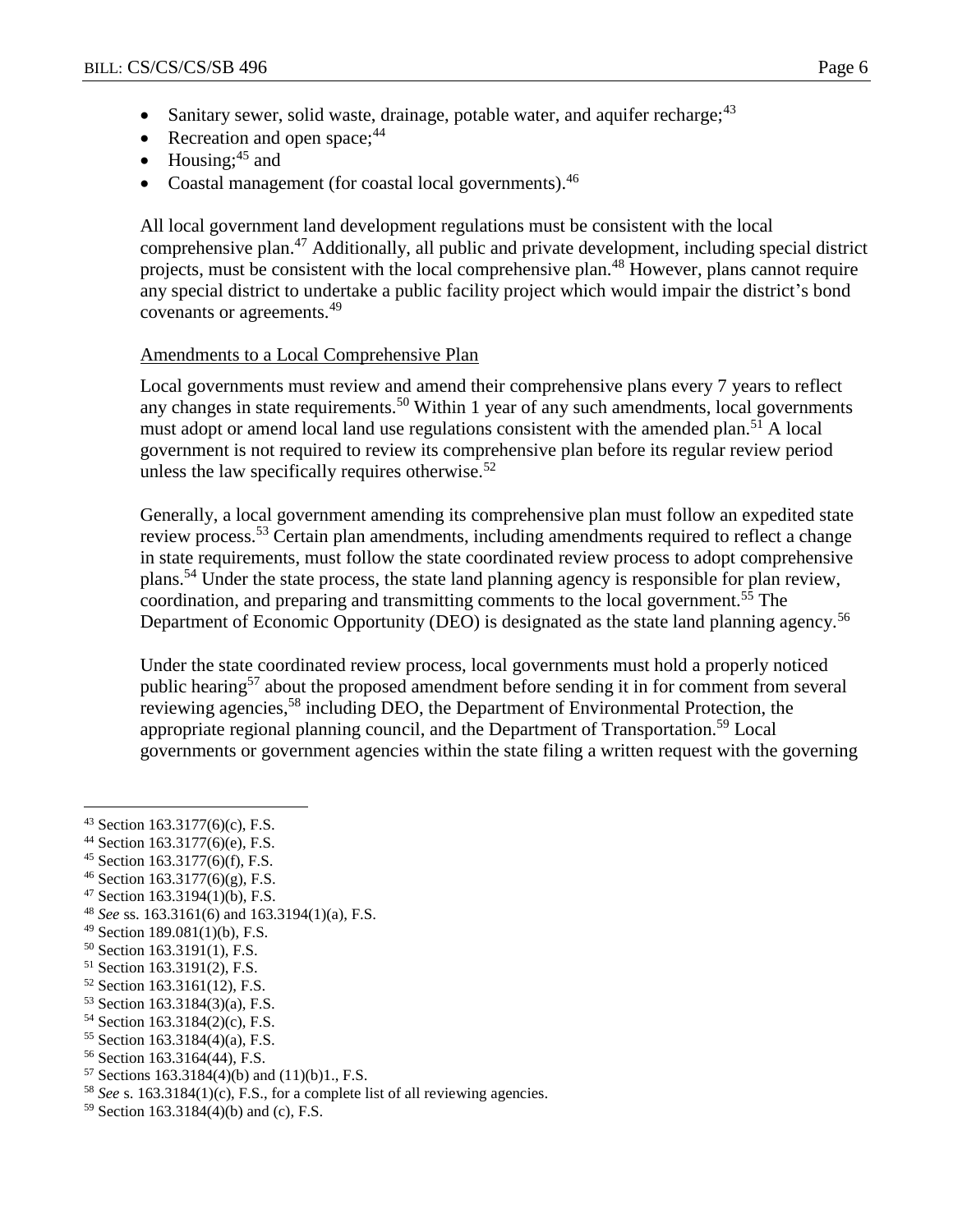body are also entitled to copies of the amendment.<sup>60</sup> Comments on the amendment must be received within 30 days after DEO receives the proposed plan amendment.<sup>61</sup>

DEO must provide a written report within 60 days after receipt of the proposed amendment if it elects to review the amendment.<sup>62</sup> The report must state the agency's objections, recommendations, and comments with certain specificity, and must be based on written, not oral, comments.<sup>63</sup> Within 180 days after receiving the report from DEO, the local government must review the report and any written comments and hold a second properly noticed public hearing on the adoption of the amendment.<sup>64</sup> Adopted plan amendments must be sent to DEO and any agency or government that provided timely comments within 10 working days after the second public hearing.<sup>65</sup>

Once DEO receives the adopted amendment and determines it is complete, it has 45 days to determine if the adopted plan amendment complies with the  $law<sup>66</sup>$  and to issue on its website a notice of intent finding whether or not the amendment is compliant.<sup>67</sup> A compliance review is limited to the findings identified in DEO's original report unless the adopted amendment is substantially different from the reviewed amendment.<sup>68</sup> Unless the local comprehensive plan amendment is challenged, it may go into effect pursuant to the notice of intent.<sup>69</sup> If there is a timely challenge, then the plan amendment will not take effect until DEO or the Administration Commission<sup>70</sup> enters a final order determining whether the adopted amendment complies with the law. $71$ 

### *Effect of Proposed Changes*

The bill amends s. 163.3177(6), F.S., to require local governments to incorporate a private property rights element into their comprehensive plans and respect private property rights in local decision making.

The bill provides a model statement of property rights, and local governments may incorporate the suggested language directly into their comprehensive plan. The property rights provided in

 $\overline{a}$ 

 $71$  *Id.* 

 $60$  Section 163.3184(4)(b), F.S.

 $61$  Section 163.3184(4)(c), F.S.

 $62$  Section 163.3184(4)(d)1., F.S.

 $63$  Section 163.3184(4)(d)1., F.S. All written communication the agency received or generated regarding a proposed amendment must be identified with enough information to allow for copies of documents to be requested. *See* s. 163.3184(4)(d)2., F.S.

 $64$  Sections 163.3184(4)(e)1. and (11)(b)2., F.S. If the hearing is not held within 180 days of receipt of the report, the amendment is deemed withdrawn absent an agreement and notice to DEO and all affected persons that provided comments. *See* s. 163.3184(4)(e)1., F.S.

<sup>65</sup> Section 163.3184(4)(e)2., F.S.

<sup>66</sup> Section 163.3184(4)(e)3. and 4., F.S.

<sup>67</sup> Section 163.3184(4)(e)4., F.S.

<sup>68</sup> *Id*.

<sup>69</sup> Section 163.3184(4)(e)5., F.S.

 $70$  Section 14.202, F.S., provides that the Administration Commission is composed of the Governor and the Cabinet (Section 20.03, F.S., provides that "Cabinet" means the Attorney General, the Chief Financial Officer, and the Commissioner of Agriculture).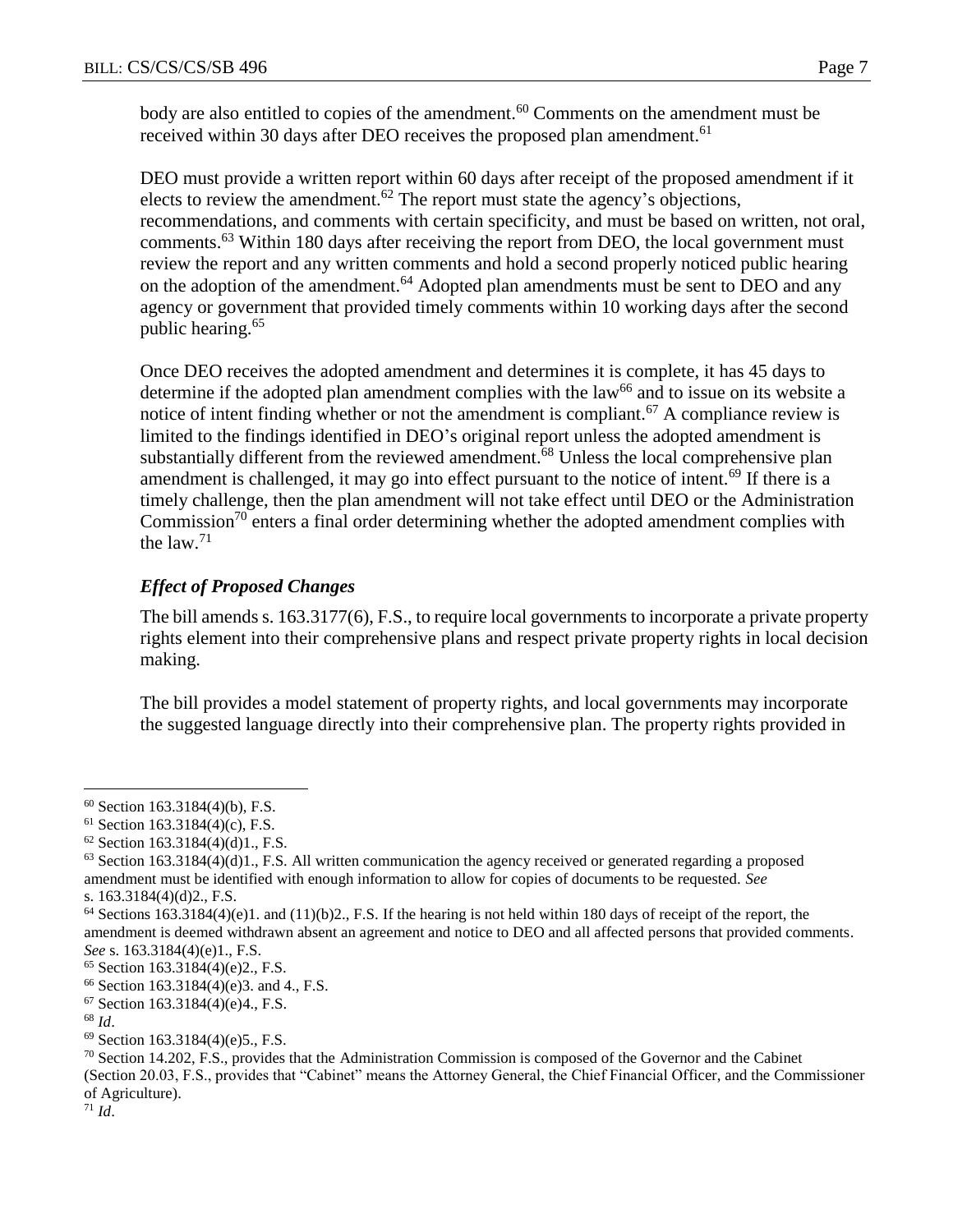the bill include the following five acknowledgments that a local government should consider in the decision-making process:

- The right of a property owner to physically possess and control his or her interests in the property, including easements, leases, or mineral rights;
- The right of the property owner to the quiet enjoyment of the property, to the exclusion of all others;
- The right of a property owner to use, maintain, develop, and improve his or her property for personal use or the use of any other person, subject to state law and local ordinances;
- The right of the property owner to privacy and to exclude others from the property to protect the owner's possessions and property; and
- The right of the property owner to dispose of his or her property through sale or gift.

Each local government must adopt its own property rights element in its comprehensive plan by the earlier of its next proposed plan amendment initiated after July 1, 2021, or the next scheduled evaluation and appraisal of its comprehensive plan pursuant to s. 163.3191, F.S. If a local government adopts its own property rights element, the element may not conflict with the statement of rights provided in the bill.

# **Local Government Development Agreements (Section 3)**

# *Present Situation*

Local governments may enter into development agreements with developers.<sup>72</sup> A "development agreement" is a "contract between a local government and a property owner/developer, which provides the developer with vested rights by freezing the existing zoning regulations applicable to a property in exchange for public benefits."<sup>73</sup>

Any local government may, by ordinance, establish procedures and requirements to consider and enter into a development agreement with any person having a legal or equitable interest in real property located within its jurisdiction.<sup>74</sup> A development agreement must include the following:<sup>75</sup>

- A legal description of the land subject to the agreement and the names of its legal and equitable owners;
- The duration of the agreement;
- The development uses permitted on the land, including population densities, and building intensities and height;
- A description of public facilities that will service the development, including who will provide such facilities, the date that any new facilities, if needed, will be constructed, and a schedule to assure public facilities are available concurrent with the impacts of the development;
- A description of any reservation or dedication of land for public purposes;

 $\overline{a}$ <sup>72</sup> Section 163.3220(4), F.S.; *see also* ss. 163.3220-163.3243, F.S., known as the "Florida Local Government Development Agreement Act."

<sup>73</sup> *Morgran Co., Inc. v. Orange County*, 818 So. 2d 640 (Fla. 5th DCA 2002); 7 Fla. Jur 2d Building, Zoning, and Land Controls § 168 (2019).

<sup>74</sup> Section 163.3223, F.S; 7 Fla. Jur 2d Building, Zoning, and Land Controls § 168 (2019).

<sup>75</sup> Section 163.3227(1), F.S.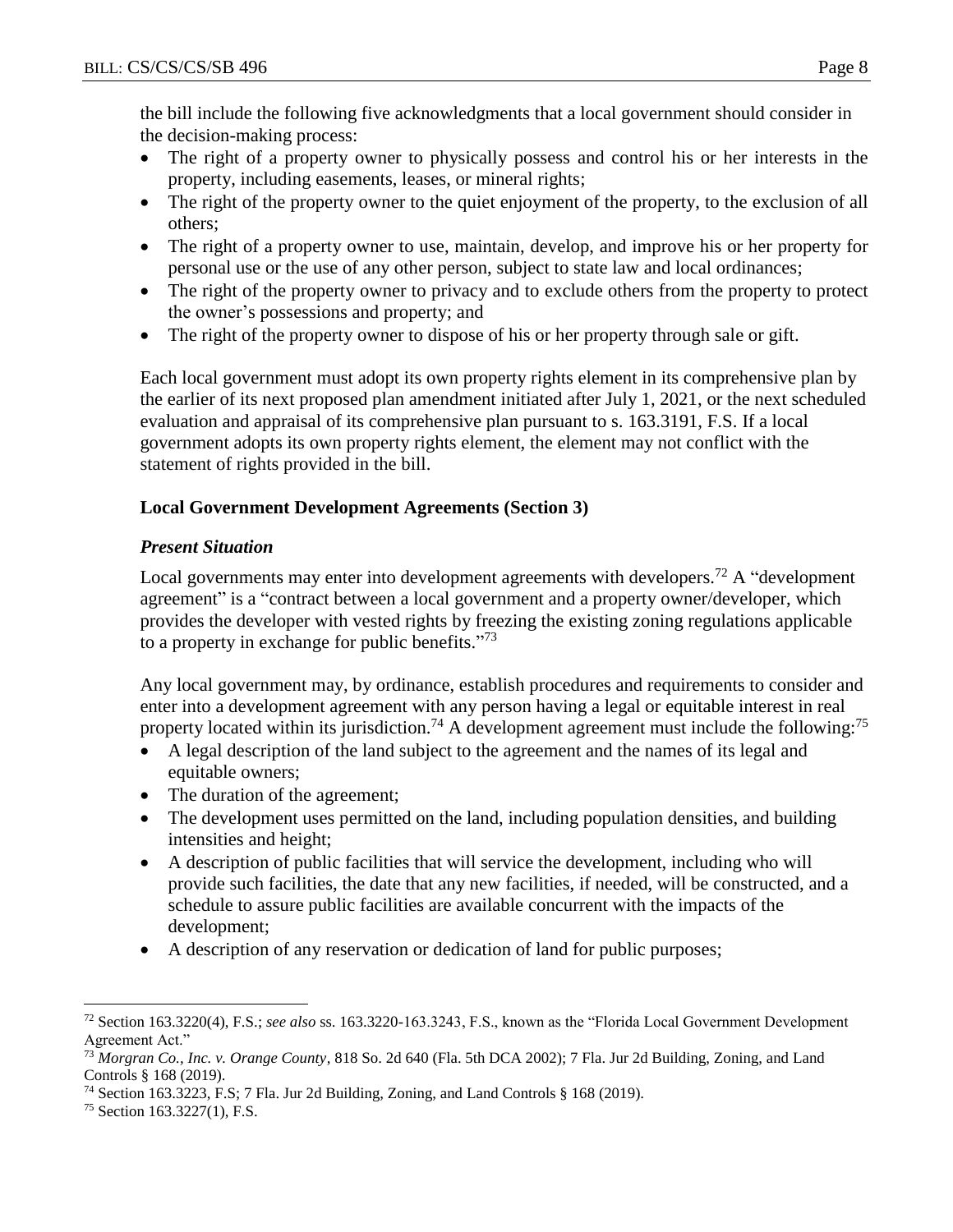- A description of all local development permits approved or needed to be approved for the development of the land;
- A finding that the development permitted or proposed is consistent with the local government's comprehensive plan and land development regulations;
- A description of any conditions, terms, restrictions, or other requirements determined to be necessary by the local government for the public health, safety, or welfare of its citizens; and
- A statement indicating that the failure of the agreement to address a particular permit, condition, term, or restriction does not relieve the developer of the necessity of complying with the law governing said permitting requirements, conditions, terms, or restrictions.

A development agreement may also provide that the entire development, or any phase, must be commenced or completed within a specific time.<sup>76</sup> Within 14 days after a local government enters into a development agreement, the local government must record the agreement with the circuit court clerk in the county where the local government is located. A development agreement will not be effective until properly recorded in the public records of the county.<sup>77</sup>

The requirements and benefits in a development agreement are binding and vest or continue with any person who later obtains ownership from one of the original parties to the agreement,<sup>78</sup> also known as a successor in interest.<sup>79</sup> A development agreement may be amended or canceled by the parties' mutual consent to the agreement or by their successors in interest.<sup>80</sup>

# *Effect of Proposed Changes*

The bill provides that a party or its designated successor in interest to a development agreement and the local government are authorized to amend or cancel a development agreement without securing the consent of other parcel owners of property that were originally subject to the development agreement unless the amendment, modification, or termination directly modifies the allowable uses or entitlements of an owner's property.

# **Department of Transportation Disposal of Real Property (Section 4)**

### *Present Situation*

The Florida Department of Transportation ("DOT") is authorized to convey any land, building, or other real or personal property it acquired if it determines the property is not needed for a transportation facility.<sup>81</sup> In such cases, DOT may dispose of the property through negotiations, sealed competitive bids, auctions, or any other means it deems to be in its best interest and must advertise the disposal of any property valued over \$10,000.<sup>82</sup>

<sup>76</sup> Section 163.3227(2), F.S; 7 Fla. Jur 2d Building, Zoning, and Land Controls § 168 (2019).

<sup>77</sup> Section 163.3239, F.S; 7 Fla. Jur 2d Building, Zoning, and Land Controls § 168 (2019).

<sup>78</sup> Section 163.3239, F.S.

<sup>&</sup>lt;sup>79</sup> A successor in interest is one who follows another in ownership or control of property. A successor in interest retains the same rights as the original owner, with no change in substance. BLACK'S LAW DICTIONARY 1473 (8th ed. 2004). <sup>80</sup> Section 163.3237, F.S.

<sup>81</sup> Section 337.25(4), F.S.

<sup>82</sup> *Id.*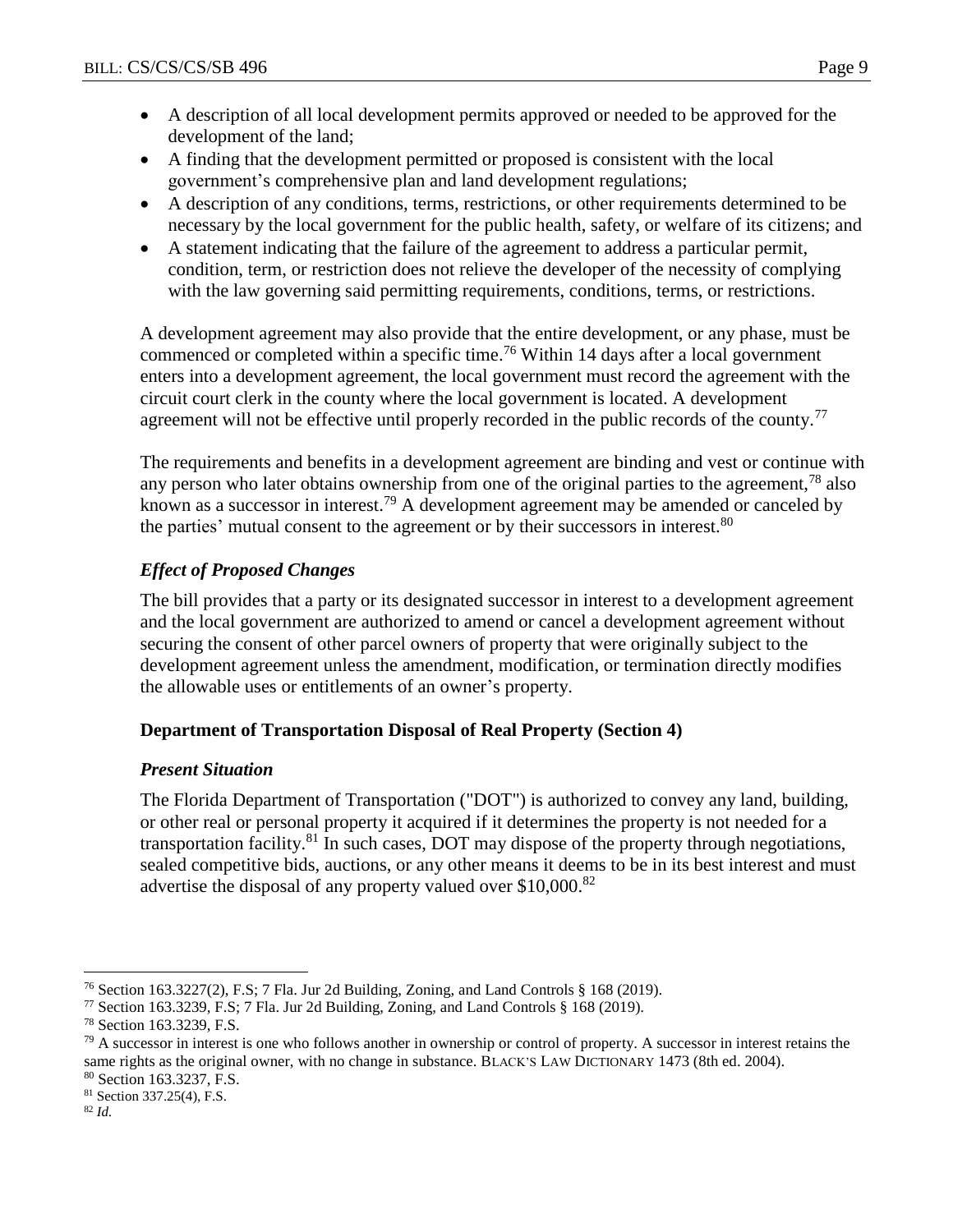DOT may not sell an unneeded property for a price less than DOT's current estimate of value, unless:

- The property was donated for transportation purposes and a transportation facility has not been constructed for at least five years, plans have not been prepared for the construction of such facility, and the property is not located in a transportation corridor, then a governmental entity in whose jurisdiction the property lies may authorize reconveyance of the donated property for no consideration to the original donor or the donor's heirs, successors, assigns, or representatives.<sup>83</sup>
- The property is to be used for a public purpose, then the property may be conveyed without consideration to a governmental entity.<sup>84</sup>
- The property was originally acquired specifically to provide replacement housing for persons displaced by transportation projects, then DOT may negotiate to sell such property as replacement housing.<sup>85</sup>
- DOT determines the property requires significant costs to be incurred or that continued ownership of the property exposes DOT to significant liability risks, then DOT may use the projected maintenance costs over the next 10 years to offset the property's value in establishing a value for disposal of the property, even if that value is zero.<sup>86</sup>

If, in DOT's discretion, a sale to a person other than an abutting property owner would be inequitable, the property may be sold to the abutting owner for DOT's current estimate of value.<sup>87</sup> Further, in cases of property to be used for a public purpose, and in cases of property requiring significant costs to be incurred or exposing DOT to significant liability risks, DOT may first offer the property ("right of first refusal") to the local government or other political subdivision in whose jurisdiction the property is situated.<sup>88</sup>

# *Effect of Proposed Changes*

Notwithstanding any provision of s. 337.25, F.S., to the contrary, the bill requires DOT to afford a right of first refusal to the previous property owner from whom DOT originally acquired the property for DOT's current estimate of value if the property is to be used for a public purpose, requires significant costs to be incurred, or exposes DOT to significant liability risks, or if DOT determines that a sale to any person other than an abutting property owner would be inequitable. Such an offer must be made in writing, by certified mail or hand delivery, and is effective upon receipt by the previous property owner. DOT must provide the previous property owner with at least 30 days to exercise the right of first refusal. If the previous property owner wants to purchase the property, he or she must send notice to DOT by certified mail or hand delivery, and such acceptance is effective upon dispatch. Once the right is exercised, the previous property owner has at least 90 days to close on the property.

The right of first refusal is limited to property acquired within 10 years before the date of disposition by the department.

 $\overline{a}$ <sup>83</sup> Section 337.25(4), F.S.

<sup>84</sup> Section 337.25(4)(b), F.S.

<sup>85</sup> Section 337.25(4)(c), F.S.

<sup>86</sup> Section 337.25(4)(d), F.S.

<sup>87</sup> Section 337.25(4)(e), F.S.

<sup>88</sup> Section 337.25(4), F.S.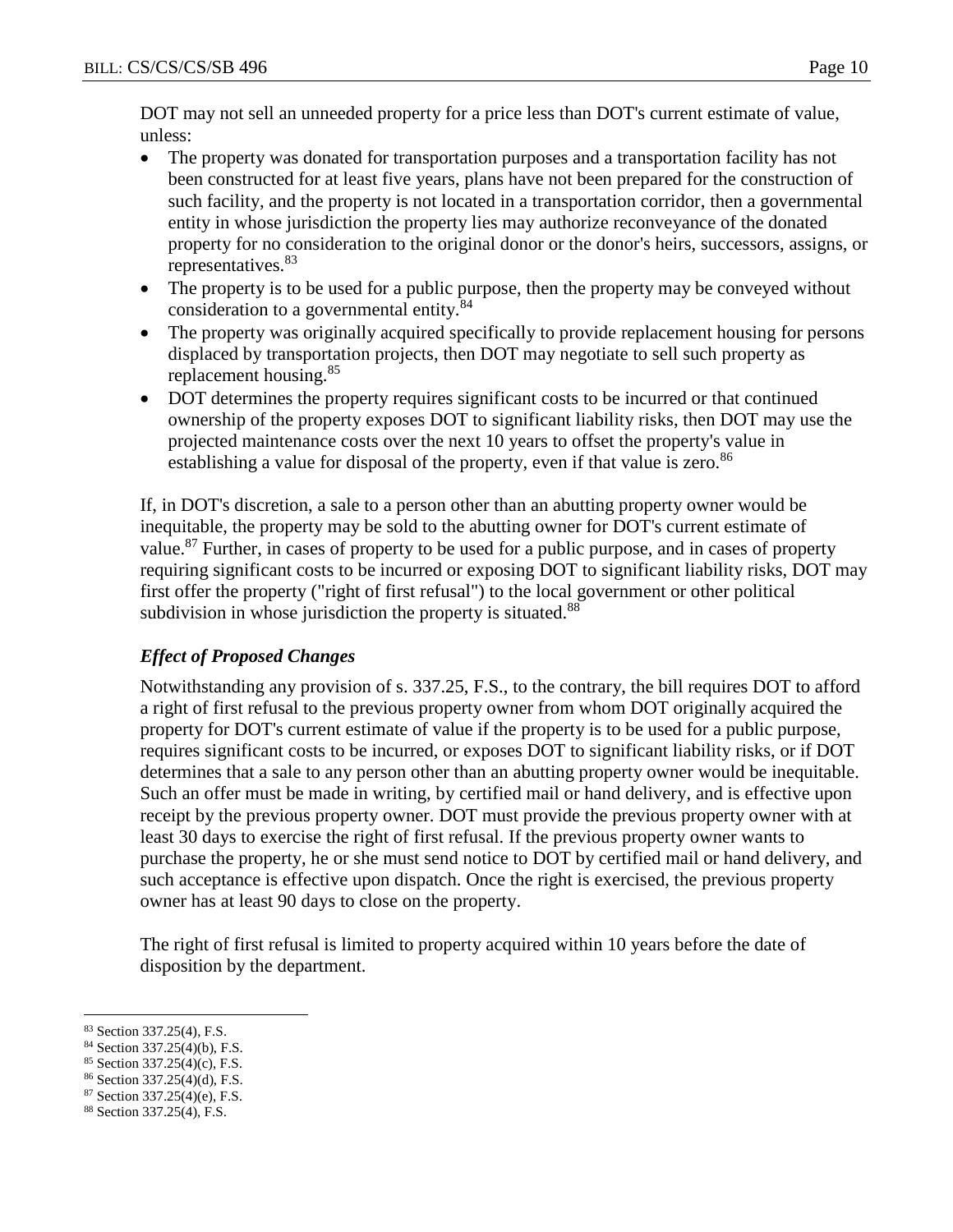### **Developments of Regional Impact (Section 5)**

### *Present Situation*

A Development of Regional Impact (DRI) is "any development which, because of its character, magnitude, or location, would have a substantial effect on the health, safety, or welfare of citizens of more than one county." 89

The DRI statutes were created in 1972 as an interim program intended to be replaced by comprehensive planning and permitting laws.<sup>90</sup> The program provided a process to identify regional impacts stemming from large developments and appropriate provisions to mitigate impacts on state and regional resources.  $91$ 

The process to review or amend a DRI agreement and its implementing development orders went through several revisions<sup>92</sup> until the repeal of the requirements for state and regional reviews in 2018.<sup>93</sup> Local governments where a DRI is located are responsible for implementing and amending existing DRI agreements and development orders.<sup>94</sup>

Currently, an amendment to a development order for an approved DRI may not amend to an earlier date, the date to which the local government had agreed not to impose downzoning, unit density reduction, or intensity reduction, unless:<sup>95</sup>

- The local government can demonstrate that substantial changes in the conditions underlying the approval of the development order have occurred;
- The development order was based on substantially inaccurate information provided by the developer; or
- The change is clearly established by the local government to be essential to the public health, safety, or welfare.

The local government must review any proposed change to a previously approved DRI based on the standards and procedures in its adopted local comprehensive plan and local land development regulations.<sup>96</sup> The local government must review a proposed change reducing the originally approved height, density, or intensity of the development based on the standards in the local comprehensive plan at the time the development was originally approved. If the proposed change

<sup>89</sup> Section 380.06(1), F.S.

<sup>90</sup> The Florida Senate, Committee on Community Affairs, Interim Report 2012-114, September 2011, citing: Thomas G. Pelham, *A Historical Perspective for Evaluating Florida's Evolving Growth Management Process*, in *Growth Management in Florida: Planning for Paradise*, 8 (Timothy S. Chapin, Charles E. Connerly, and Harrison T. Higgins eds. 2005). <sup>91</sup> Chapter 72-317, s. 6, Laws of Fla.

<sup>92</sup> *See* ch. 2015-30, Laws of Fla. (requiring that new DRI-sized developments proposed after July 1, 2015, must be approved by a comprehensive plan amendment in lieu of the state review process provided for in s. 380.06, F.S.) and ch. 2016-148, Laws of Fla. (requiring DRI reviews to follow the state coordinated review process if the development, or an amendment to the development, required an amendment to the comprehensive plan).

<sup>93</sup> Chapter 2018-158, Laws of Fla.

<sup>94</sup> Sections 380.06(4)(a) and (7), F.S.

 $95$  Section 380.06(4)(a), F.S.

<sup>96</sup> Section 380.06(7)(a), F.S. These procedures must include notice to the applicant and public about the issuance of development orders.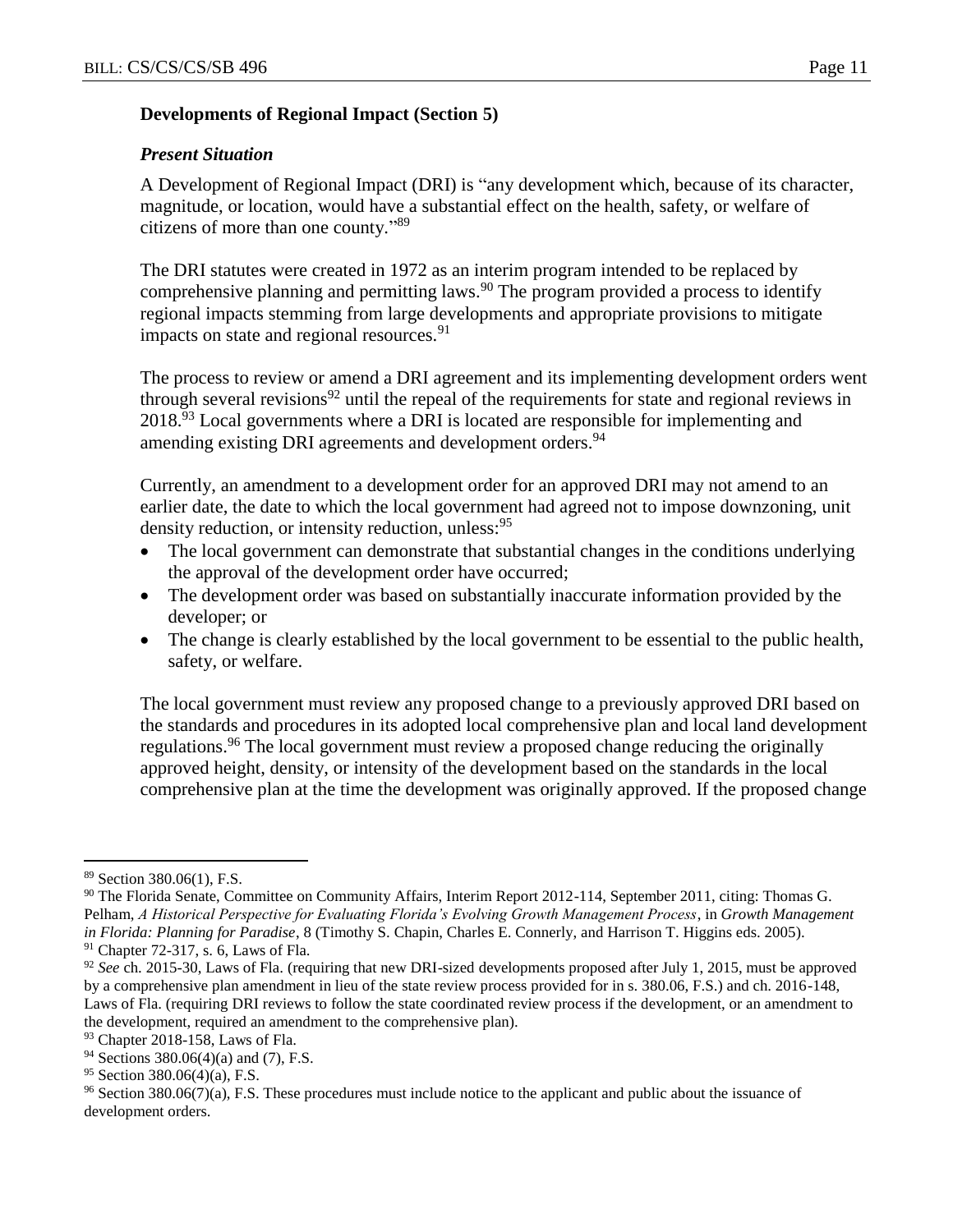would have been consistent with the comprehensive plan in effect when the development was originally approved, the local government may approve the change.<sup>97</sup>

DRI agreements classified as essentially built out and valid on or before April 6, 2018, were preserved, but the provisions that allowed such agreements to be amended to exchange approved land uses were eliminated.<sup>98</sup>

For such agreements, a DRI is essentially built out if:<sup>99</sup>

- All the mitigation requirements in the development order were satisfied, all developers complied with all applicable terms and conditions of the development order except the buildout date, and the amount of proposed development that remained to be built was less than 40 percent of any applicable development-of-regional-impact threshold; or
- The project was determined to be an essentially built-out development of regional impact through an agreement executed by the developer, the state land planning agency, and the local government.

# *Effect of Proposed Changes*

The bill authorizes the amendment of any DRI agreement previously classified as (or officially determined to be) essentially built out, and entered into on or before April 6, 2018, including amendments authorizing the developer to exchange approved land uses. Subject to the developer demonstrating that the exchange will not increase impacts to public facilities, amendments are made pursuant to the local government's processes for amending development orders.

### **Important State Interest (Section 6)**

The bill states that the Legislature finds and declares that this act fulfills an important state interest.

### **Effective Date (Section 7)**

The bill provides an effective date of July 1, 2021.

# **IV. Constitutional Issues:**

### A. Municipality/County Mandates Restrictions:

Article VII, section 18(a) of the Florida Constitution states in part that no county or municipality shall be bound by a general law requiring the county or municipality to spend funds or take an action that requires the expenditure of funds. The bill may implicate this constitutional restriction by potentially causing counties and municipalities to incur some costs amending their comprehensive plans to add a private property rights element by July 1, 2023.

 $97$  Section 380.06(7)(a), F.S.

<sup>98</sup> Chapter 2018-158, s. 1, Laws of Fla.

<sup>99</sup> Sections 380.06(15)(g)3. and 4., F.S. (2017).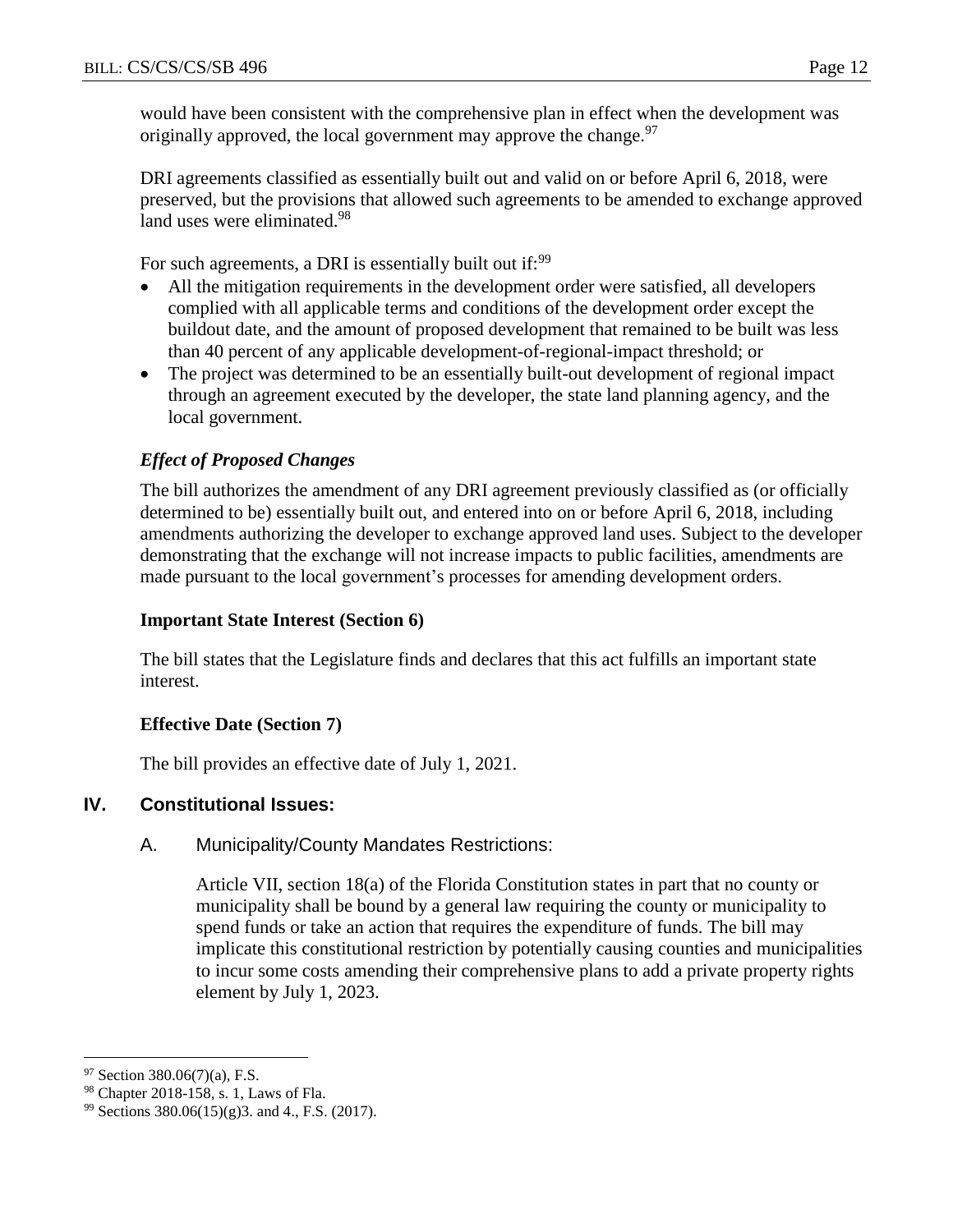Notwithstanding, article VII, section 18(d), of the Florida Constitution provides eight exemptions to the mandate restrictions. The mandate exemption relevant to this bill is the exemption for "laws having insignificant fiscal impact.] $1^{100}$  For the Fiscal Year 2021-2022 the Senate's forecast for laws having a state-wide insignificant fiscal impact is \$2,189,391.90.<sup>101</sup> Thus, if Florida's 67 counties and 411 municipalities spend on average \$4,580.31 or less on the comprehensive plan amendment, the bill would be deemed to have an insignificant fiscal impact.

Complying with the bill may not necessitate a local government to expend additional funds beyond those already allocated to general government activities. Thus, the fiscal impact may be insignificant.

Still, if the judiciary determines that the bill is a mandate and no exemption or exception applies, the bill must have been approved by two-thirds of the membership of each house of the Legislature to be binding on local governments. The bill has the necessary determination that it fulfills an important state interest to be passed in this manner.

B. Public Records/Open Meetings Issues:

None.

C. Trust Funds Restrictions:

None.

D. State Tax or Fee Increases:

None.

E. Other Constitutional Issues:

None identified.

### **V. Fiscal Impact Statement:**

A. Tax/Fee Issues:

None.

B. Private Sector Impact:

None.

<sup>&</sup>lt;sup>100</sup> An insignificant fiscal impact is the amount not greater than the average statewide population for the applicable fiscal year times \$0.10. *See* Florida Senate Committee on Community Affairs, *Interim Report 2012-115: Insignificant Impact*, (September 2011), *available at* <http://www.flsenate.gov/PublishedContent/Session/2012/InterimReports/2012-115ca.pdf> (last visited Feb. 24, 2021)

<sup>101</sup> Based on the Florida Demographic Estimating Conference's Nov. 13, 2020 population forecast for 2021 of 21,893,919. The conference packet is *available at* <http://edr.state.fl.us/content/conferences/population/demographicsummary.pdf> (last visited Feb. 24, 2021).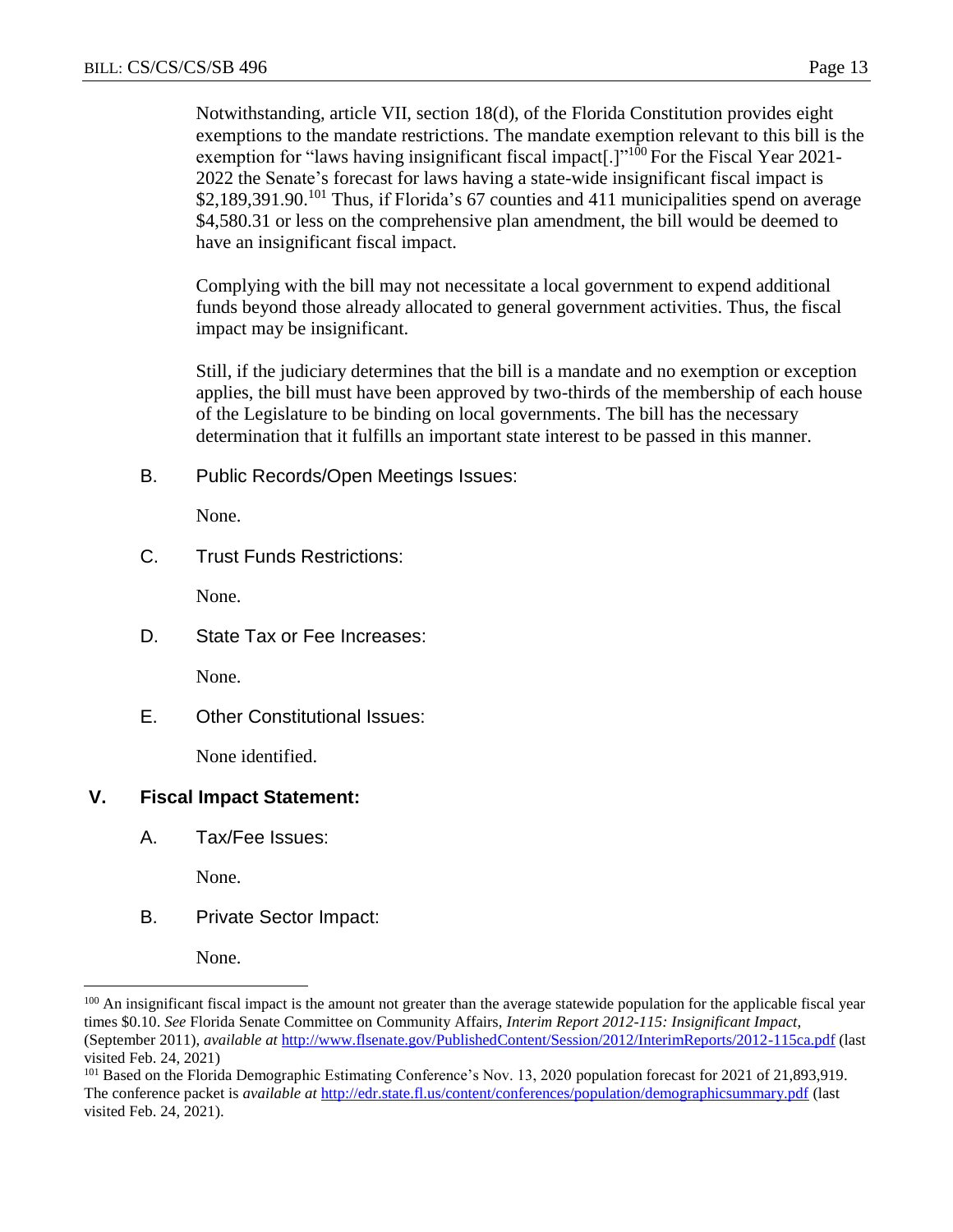### C. Government Sector Impact:

Section 2 of CS/CS/CS/SB 496 may have a negative fiscal impact on local governments by requiring each county and municipality to adopt a private property rights element into its comprehensive plan by the earlier of its next proposed plan amendment initiated after July 1, 2021, or the next scheduled evaluation and appraisal of its comprehensive plan. However, the minimum costs associated with amending a comprehensive plan may be absorbed by a local government's budgetary allocations for general government activities. Thus, the fiscal impact may be insignificant.

### **VI. Technical Deficiencies:**

None.

### **VII. Related Issues:**

None.

### **VIII. Statutes Affected:**

This bill substantially amends the following sections of the Florida Statutes: 163.3167, 163.3177, 163.3237, 337.25, and 380.06.

### **IX. Additional Information:**

#### A. Committee Substitute – Statement of Changes:

(Summarizing differences between the Committee Substitute and the prior version of the bill.)

#### **CS/CS/CS by Rules on Mar 25, 2021:**

The committee substitute requires the Department of Transportation, when selling a parcel of land, to provide a right of first refusal to the prior owner of the land and provides a process for implementing this right of first refusal. The committee substitute limits the right of first refusal to property acquired within 10 years before the date of disposition by the department.

#### **CS/CS by Judiciary on Mar 15, 2021:**

The committee substitute removes the provision which required the Department of Transportation to afford the right of first refusal to the previous property owner when selling a parcel of land.

#### **CS by Community Affairs on March 3, 2021:**

The committee substitute:

• Provides that a comprehensive plan for a newly incorporated municipality which becomes effective after January 1, 2016, instead of January 1, 2019, must incorporate development orders existing before the comprehensive plan's effective date, may not impair the completion of a development an existing development order, and must vest the density and intensity approved by such development order.